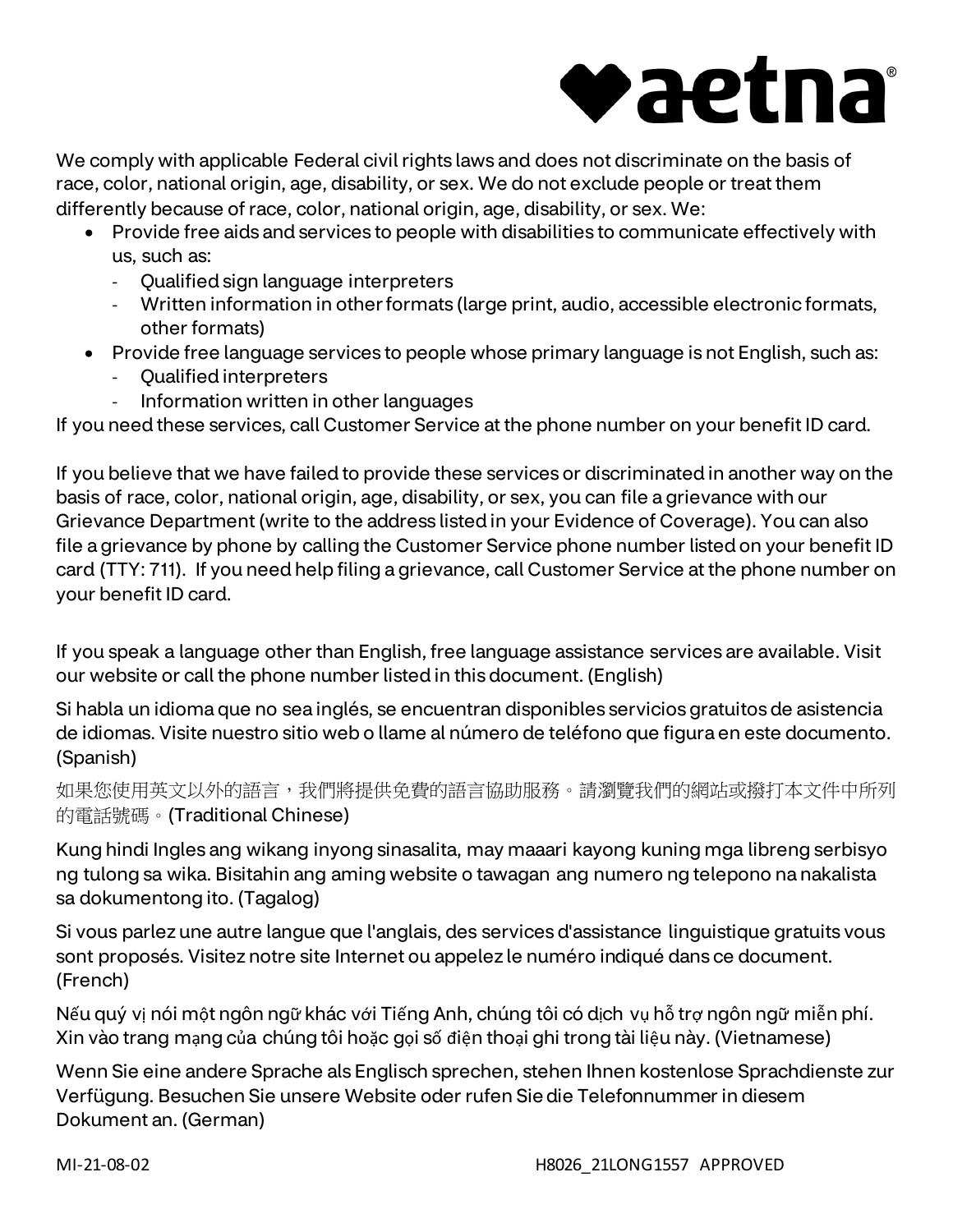

## 영어가 아닌 언어를 쓰시는 경우, 언어 지원 서비스를 무료로 이용하실 수 있습니다. 저희 웹사이트를 방문하시거나 본 문서에 기재된 전화번호로 연락해 주십시오. (Korean)

Если вы не владеете английским и говорите на другом языке, вам могут предоставить бесплатную языковую помощь. Посетите наш веб-сайт или позвоните по номеру, указанному в данном документе. (Russian)

إذا كنت تتحدث لغة غیر الإنجلیزیة، فإن خدمات المساعدة اللغویة المجانیة متاحة. تفضل بزیارة موقعنا على الویب أو اتصل برقم الھاتف المدرج في ھذا المستند. (Arabic(

अगर आप अंग्रेजी के अलावा कोई अन्य भाषा बोलते हैं, तो मुफ्त भाषा सहायता सेवाएं उपलब्ध हैं। हमारी वेबसाइट परजाएं या इस दस्तावेज़ में दिए गए फोन नंबर पर कॉल करें। (Hindi)

Nel caso Lei parlasse una lingua diversa dall'inglese, sono disponibili servizi di assistenza linguistica gratuiti. Visiti il nostro sito web oppure chiami il numero di telefono elencato in questo documento. (Italian)

Caso você seja falante de um idioma diferente do inglês, serviços gratuitos de assistência a idiomas estão disponíveis. Acesse nosso site ou ligue para o número de telefone presente neste documento. (Portuguese)

Si ou pale yon lòt lang ki pa Anglè, wap jwenn sèvis asistans pou lang gratis ki disponib. Vizite sitwèb nou an oswa rele nan nimewo telefòn ki make nan dokiman sa a. (Haitian Creole)

Jeżeli nie posługują się Państwo językiem angielskim, dostępne są bezpłatne usługi wsparcia językowego. Proszę odwiedzić naszą witrynę lub zadzwonić pod numer podany w niniejszym dokumencie. (Polish)

英語をお話しにならない方は、無料の言語支援サービスを受けることができます。弊社のウェブサイ トにアクセスするか、または本書に記載の電話番号にお問い合わせください。(Japanese)

Nëse nuk flisni gjuhën angleze, shërbime ndihmëse gjuhësore pa pagesë janë në dispozicionin tuaj. Vizitoni faqen tonë në internet ose merrni në telefon numrin e telefonit në këtë dokument. (Albanian)

ከእንግሊዝኛ ሌላ ቋንቋ የሚናገሩ ከሆነ ነጻ የቋንቋ ድጋፍ አገልግሎቶችን ማግኘት ይቻላል። የእኛን ድረ-ገጽ ይጎብኙ ወይም በዚህ ሰነድ ላይ የተዘረዘረውን ስልክ ቁጥር በመጠቀም ይደውሉ። (Amharic)

Եթե խոսում եք անգլերենից բացի մեկ այլ լեզվով, ապա Ձեզ համար հասանելի են լեզվական աջակցման անվճար ծառայություններ։ Այցելեք մեր վեբ կայքը կամ զանգահարեք այս փաստաթղթում նշված հեռախոսահամարով։ (Armenian)

যদি আপনি ইংরেজী ব্যতীত অন্য কোনো ভাষায় কথা বলেনতাহলে বিনামূল্যের দোভাষীর পরিষেবা উপলব্ধ আ ছে।আমাদের ওয়েবসাইট দেখুন এবং এই নথিতে তালিকাভুক্ত ফোন নম্বরে ফোন করুন। (Bengali)

ឃីលោកអ្នកនិយាយភាសាផ្សងក្រៅពីភាសាអង់គ្លេស សេវាកម្មដំនួយផ្នែកភាសាមានផ្តល់ជូនដោយឥតគិតតិផ្នែ។ សូមចូលមើលតាំងយប់លើងខ្ញុំ ឬហៅទៅកាន់លេខទូរស័ព្ទដែលមានរាយនៅក្នុងឯកសារនេះ។  $(\mathsf{Kmmer})$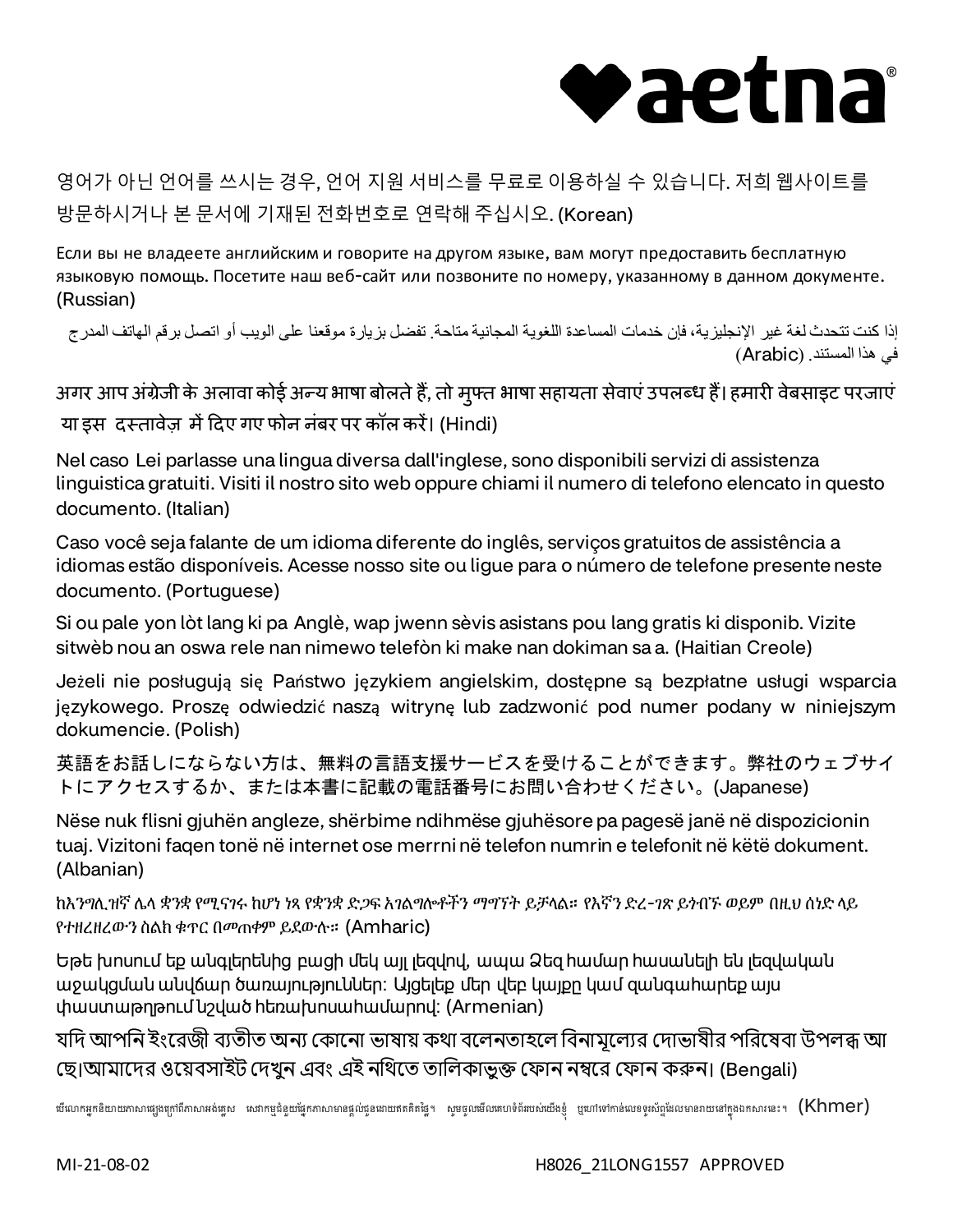## vaetna

Ako govorite neki jezik koji nije engleski, dostupne su besplatne jezičke usluge. Posetite našu internet stranicu ili nazovite broj telefona navedenog u ovom dokumentu. (Serbo-Croatian)

Na ye jam thuondɛ̃t tënë thon ë Dïŋlïth, ke kuɔɔny luilooi ë thok ë path aa tɔ̃ thïn. Nem yöt tɛ̃n internet tɛ̈dë ke yï cɔl akuën cɔ̈tmec cï gat thin në athör du yic. (Dinka)

Als u een andere taal spreekt dan Engels, is er gratis taalondersteuning beschikbaar. Bezoek onze website of bel naar het telefoonnummer in dit document. (Dutch)

Εάν ομιλείτε άλλη γλώσσα εκτός της Αγγλικής, υπάρχουν δωρεάν υπηρεσίες στη γλώσσα σας. Επισκεφθείτε την ιστοσελίδα μας ή καλέστε τον αριθμό τηλεφώνου που αναγράφεται στο παρόν έγγραφο. (Greek)

જો તમે અંગ્રેજી સિવાયની ભાષા બોલતા હો તો મફત ભાષાકીય સહાયતા સેવાઓ ઉપલબ્ધ છે. અમારી વેબસાઇટની મુ લાકાત લો અથવા દસ્તાવેજમાં સુચીબદ્ધ કરવામાં આવેલ ફોન નંબર પર કૉલ કરો. (Gujarati)

Yog hais tias koj hais ib hom lus uas tsis yog lus Askiv, muaj cov kev pab cuam txhais lus dawb pub rau koj. Mus saib peb lub website los yog hu rau tus xov tooj sau teev tseg nyob rau hauv daim ntawv no. (Hmong)

```
ຖ້າທ່ານເວົາພາສານອກເໜືອຈາກອັງກິດ, ການບໍຣິການ ຊ່ວຍເຫຼືອດ້ານພາສາໂດຍບໍ່ເສັງຄ່າແມ່ນມີໃຫ້ທ່ານ.
ໄປທີ່ເວັບໄຊທ໌ຂອງພວກເຮົາ ຫຼື ໂທຕາມເບີໂທລະສັບທີ່ລະບຸໃນເອກະສານນີ້. (Lao)
```
Bilagáana bizaad doo bee yáníłti'da dóó saad nááná ła' bee yáníłti'go, ata' hane' t'áá jíík'e bee áká i'doolwołígíí hóló. Béésh nitsékeesí bee na'ídíkid bá haz'ánígi aa'ádíílííł éí doodago béésh bee hane'í bee nihich'į' hodíílnih díí naaltsoos bikáá'íjį'. (Navajo)

Wann du en Schprooch anners as Englisch schwetzscht, Schprooch Helfe mitaus Koscht iss meeglich. Bsuch unsere Website odder ruf die Nummer uff des Document uff. (Pennsylvania Dutch)

```
اگر بھ زبان دیگری بجز انگلیسی گفتگو می کنید، کمک زبانی رایگان فراھم می باشد. بھ وبسایت ما مراجعھ نمایید و یا بھ شماره تلفن کھ در 
                                                                                       سند ذیل لست شده، تماس بگیرید. (Farsi(
```
ਜੇ ਤੁਸੀਂ ਅੰਗ੍ਰੇਜ਼ੀ ਤੋਂ ਇਲਾਵਾ ਕੋਈ ਹੋਰ ਭਾਸ਼ਾ ਬੋਲਦੇ ਹੋ, ਤਾਂ ਮੁਫ਼ਤ ਭਾਸ਼ਾ ਸਬੰਧੀ ਸਹਾਇਤਾ ਸੇਵਾਵਾਂ ਉਪਲਬਧ ਹਨ। ਸਾਡੀ ਵੈੱਬਸਾਈਟ 'ਤੇ ਜਾਓ ਜਾਂ ਿੲਸ ਦਸਤਾਵੇਜ਼ ਵਿਚ ਦਿੱਤੇ ਨੰਬਰ 'ਤੇ ਕਾਲ ਕਰੋ। (Puniabi)

Dacă vorbiți o altă limbă decât engleza, aveți la dispoziție servicii gratuite de asistență lingvistică. Vizitați site-ul nostru sau sunați la numărul de telefon specificat în acest document. (Romanian)

```
َܵہ کے جسامت کے متحدہ اس کے استراک کے اس کے اس کے اس کے اس کے اس کے اس کے کہ کہ اس کے کہا کہ کہ کہ کہ کہ کہ کہ کہ
                                                                            ܵ
                                                                                         ܵܵ
                                                                                                        َܿܿܵܿܿܵܵ
                                  ܵܵܵ
                                                 ׇܿܵ֘֒
                                           ܐ (
 ܼ ܐ ܟܬܼܝ ܼܒܬ
ܵܗ
ܵ ܵ ܐ ܓܘ ܐ
 ܼܐ ܕܝܠܗ ܕܪܝ
ܿܩܡ
 ܼܠ ܪ
 ܼܢ ܥ
 ܼܪܝܬܘ
ܿܢ ܩ
 ܼܨܝܬܘ
ܿܢ ܡ
 ܼ ܐ ، ܝ
ܝ
ܢ
ܸܐܠܟܬܪܘ Syriac (ܿ
                                                                      ܵܵܿܿܵܵܵ.
```
หากคุณพูดภาษาอื่นนอกเหนือจากภาษาอังกฤษ สามารถขอรับบริการช่วยเหลือด้านภาษาได้ฟรี เข้าไปที่เว็บไซต์ของเรา หรือโทรติดต่อหมายเลขโทรศัพท์ที่แสดงไว้ในเอกสารนี้ (Thai)

Якщо ви не говорите англійською, до ваших послуг безкоштовна служба мовної підтримки. Відвідайте наш веб-сайт або зателефонуйте за номером телефону, що зазначений у цьому документі. (Ukrainian)